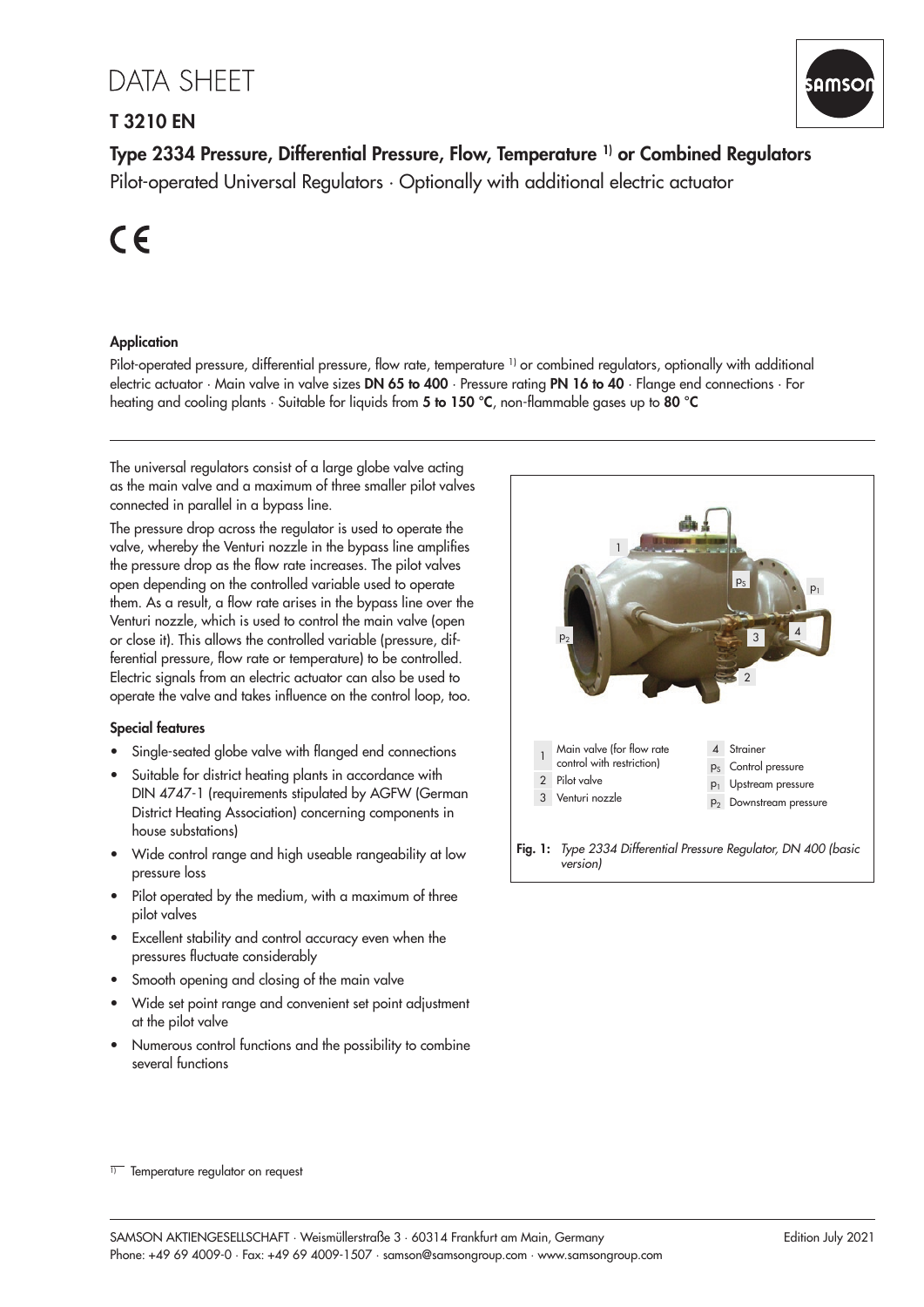#### **Versions**

- Type 2423 Valve (with integrated restriction to adjust the maximum flow rate) or **Type 2422** Valve (without restriction) · Pilot valve depending on the application
	- DN 65 to 100: with balancing bellows and external Type 2420 Actuator (closing)
	- DN 125 to 250: with balancing diaphragm and internal closing spring, also available with balancing bellows · Optionally with Type 2420 Actuator (closing)
	- DN 300 and 400: Type 2422 with balancing diaphragm and internal closing spring · Optionally with external orifice plate

#### **Basic version**

- Main valve DN 65 to 250 and bypass line (DN 15) with strainer. Venturi nozzle and pilot valve as readyto-install unit
- Main valve DN 300 or 400 and bypass line (DN 25) with strainer, Venturi nozzle and pilot valve as readyto-install unit · Strainer, Venturi nozzle and pilot valve depending on application
- Version with bypass line (DN 25/40) · With very high useable rangeability, especially for use in district heating plants · Main valve DN 65 to 400 · Bypass line (DN 25/40) with strainer, Venturi nozzle and pilot valve · Strainer, Venturi nozzle and pilot valve depending on application (installation on site)

#### Special versions

- DN 65 to 250: with reduced  $K_{VS}$  coefficient
- Version for higher temperatures
- ANSI and JIS version
- Version with flow divider for noise reduction (only valves balanced by a bellows)
- Oil-resistant version
- Pilot valves connected in parallel (instead of in series) free of non-ferrous metal
- Free of graphite for deionized water
- Version with external orifice plate
- Version with downstream attenuation plate for noise reduction

#### Type 2334 · Flow and differential pressure regulators (DN 125 to 250) for installation in the return flow pipe

The regulator consists of a Type 2423 Main Valve (1), acting as the main valve, with adjustable restriction (1.1) and operating diaphragm (5) as well as bypass line with strainer (10), Venturi nozzle (11) and a pilot valve for flow rate (7) and a pilot valve for differential pressure (8).

The pilot valves are used to regulate the flow rate and differential pressure to their adjusted set points. The associated pilot valve closes when either the flow rate or differential pressure exceed their set point, causing the main valve to close as well.

The medium flows through the main valve in the direction indicated by the arrow. The areas released by the restriction and the plug (3) determine the flow rate and the differential pressure. The forces created by the upstream pressure  $p_1$  acting on the plug surface and by the control pressure  $p_s$  acting on the operating diaphragm and the force of set point springs (6) are compared.

The control pressure  $\bm{{\mathsf{p}}}_{\text{s}}$  is generated by the Venturi nozzle depending on how far the pilot valves are open. If the medium is at a standstill in the bypass line, the control pressure  $p_s$  is equal to the upstream pressure  $p_1$ . The main valve is closed by the force of the set point springs.

When the differential pressure falls below the set point, the pilot valve responsible for differential pressure control opens and the control pressure  $p_s$  drops. The plug (3) opens until the adjusted set point is reached.

When the flow rate or differential pressure rises above the set point, their associated pilot valve closes. This results in a rise in control pressure  $p_s$  across the Venturi nozzle (11). The plug stem (4) along with the plug start to move in the closing direction until a new state of equilibrium is reached. When the flow rate or differential pressure starts to drop, the described procedure is reversed. The pilot valve opens further, causing the control pressure  $p_s$  to drop. The valve plug in the main valve opens until the set point is reached.

The largest signal (either flow rate or differential pressure) determines how much medium flows through the bypass line and how high the resulting control pressure  $p_{\text{s}}$  is.

The higher the control pressure  $\bm{{\mathsf{p}}}_\text{s}$ , the smaller the area released between the seat and plug in the main valve. When the control pressure  $p_s$  is at its maximum and equals  $p_1$ , the pilot valve responsible for the differential pressure and the main valve are closed.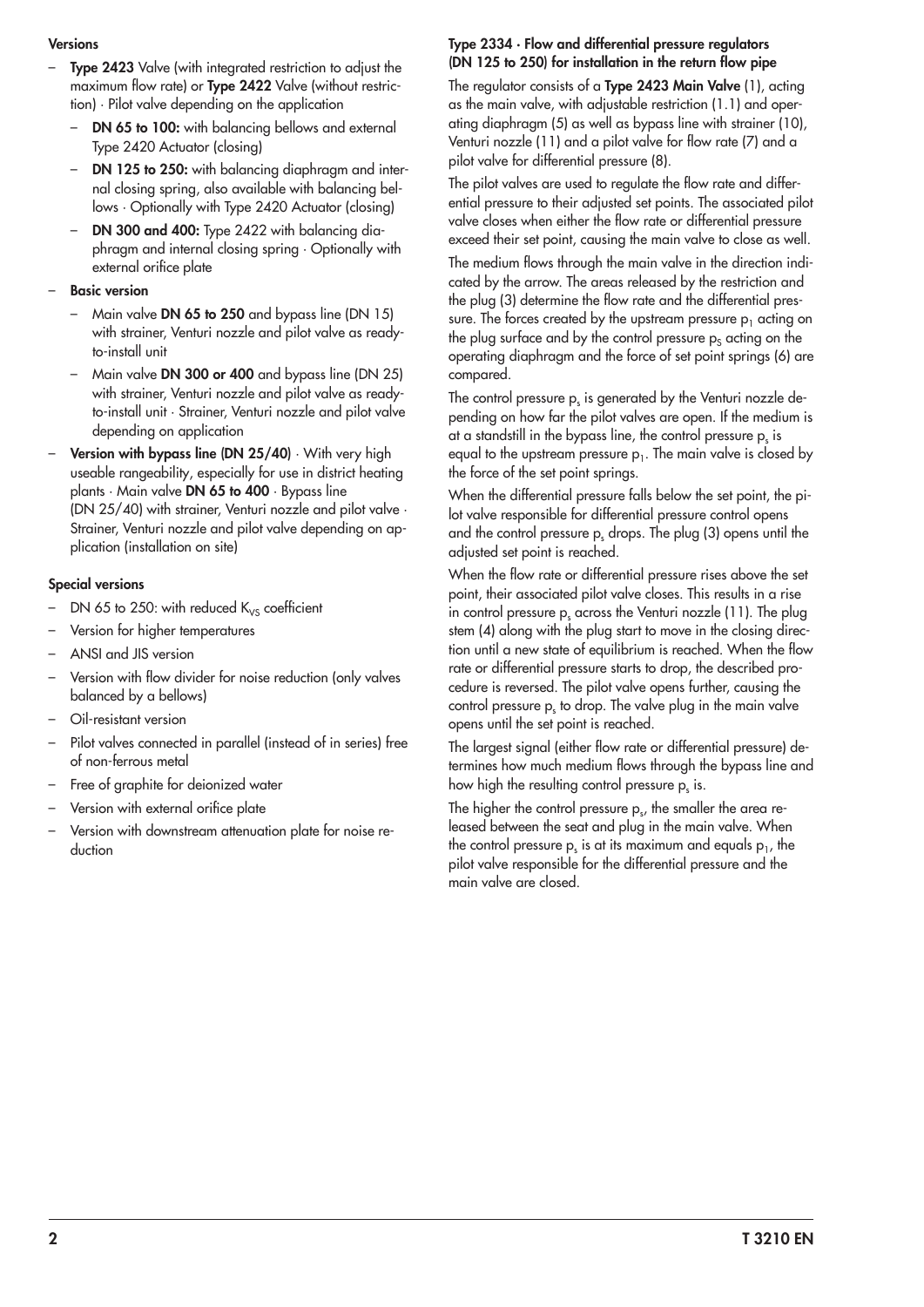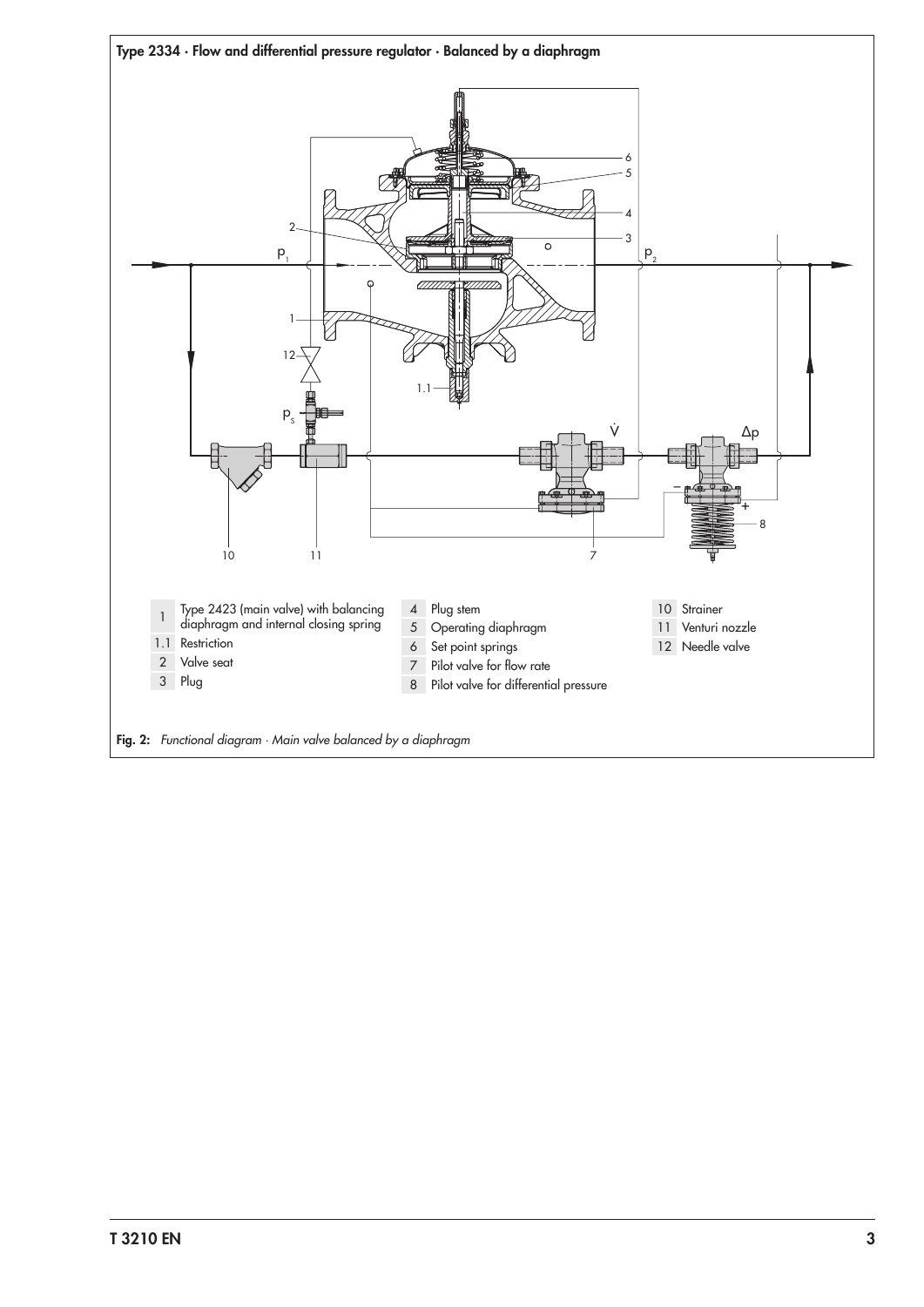#### Type 2334 · Differential pressure regulator (DN 65 to 100) for installation in the return flow pipe

The regulator consists of a **Type 2422 Main Valve** (1), acting as the main valve, with balancing bellows (5) and external Type 2420 Actuator (7) as well as the bypass line with strainer (10), Venturi nozzle (11) and a pilot valve for differential pressure (8).

The pilot valve is used to regulate the differential pressure to the adjusted set point. The main valve closes when the differential pressure exceeds the set point.

The medium flows through the main valve in the direction indicated by the arrow. The position of the plug (3) determines the flow rate across the area released between plug and valve seat (2). In the fully balanced valve, the pressure upstream of the plug is transferred through a hole in the plug stem (4) and acts on the outside of the balancing bellows. The pressure on the other side of the plug acts on the inside of the bellows. As a result, the forces created by the pressure that act on the plug are eliminated.

The upstream pressure  $p_1$  acts on the plug in the main valve and on the top of the operating diaphragm of the actuator. The control pressure  $\bm{{\mathsf{p}}}_{\text{s}}$  created by the Venturi nozzle acts on the diaphragm from below. As a result, the forces created by the upstream pressure p1 acting on the top of the diaphragm and the control pressure ps and set point springs (6) acting on the diaphragm from below are compared.

The control pressure  $\bm{{\mathsf{p}}}_{\text{s}}$  is determined by the Venturi nozzle depending on how far the pilot valve is open. If the medium is at a standstill in the bypass line, the control pressure  ${\sf p}_{\sf s}$  is equal to the upstream pressure  $p_1$ . The main valve is closed by the force of the set point springs.

When the differential pressure falls below the set point, the pilot valve responsible for differential pressure control opens and the control pressure  $p_s$  drops. If the force resulting from the difference between the upstream pressure  $p_1$  and the control pressure  $p_s$  is greater than the force of the set point springs, the plug of the main valve opens until the adjusted set point is reached.

When the differential pressure rises above the adjusted set point, the pilot valve closes. This results in a rise in control pressure  $p_s$  across the Venturi nozzle until it is the same as  $p_1$ . The plug stem along with the plug start to move in the closing direction until a new state of equilibrium is reached.

When the differential pressure starts to drop, the described procedure is reversed. The pilot valve opens further, causing the control pressure  $p_s$  to drop. The valve plug in the main valve opens, opposing the force of the positioning springs, until the set point is reached.

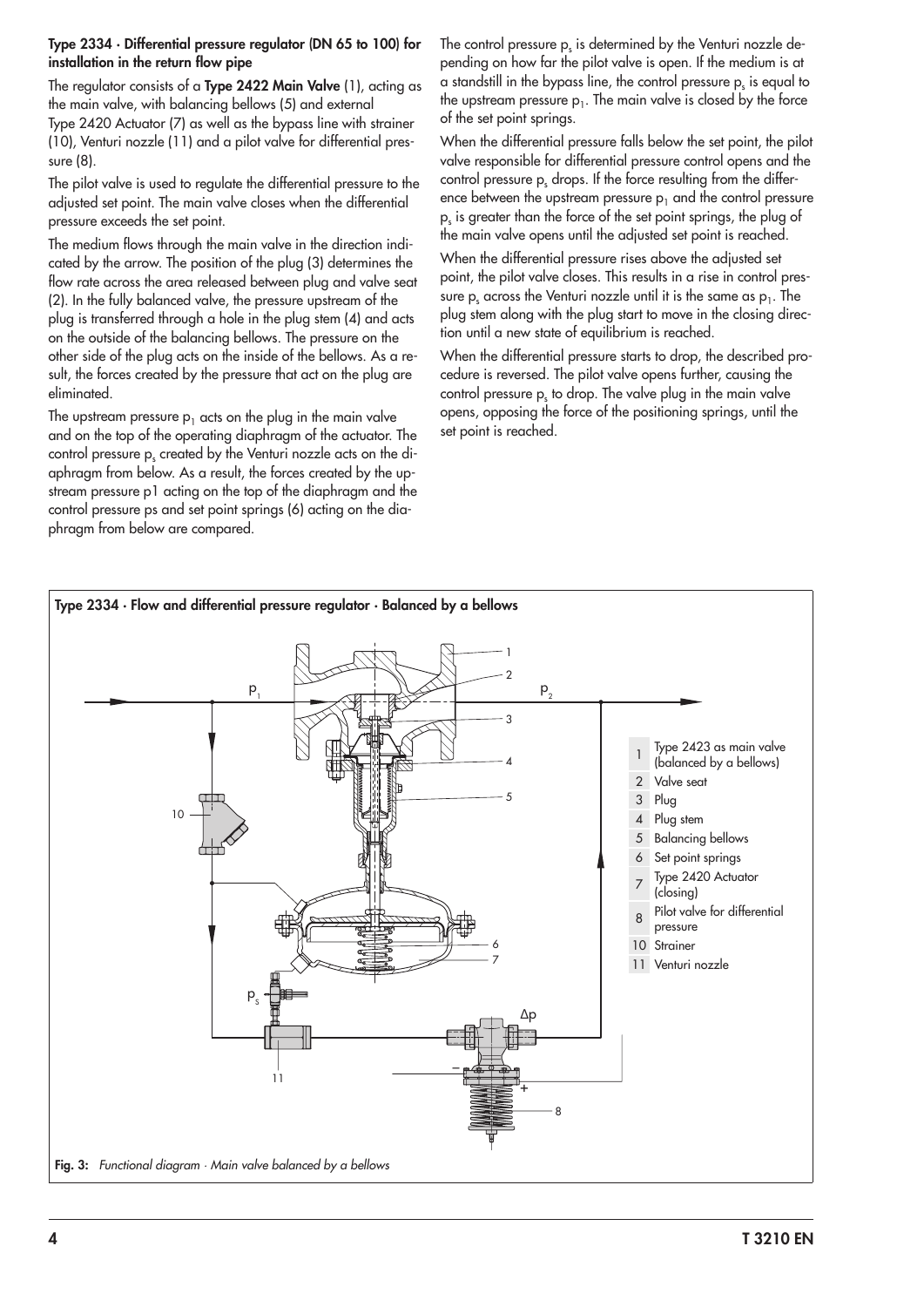#### <span id="page-4-0"></span>Versions of Type 2334 Regulator

The Type 2334 Universal Regulators consist of a Type 2422 or Type 2423 Globe Valve (acting as the main valve) and a bypass line with a strainer, Venturi nozzle and a maximum of three special pilot valves (regulators).

The following schematic diagrams show the principle setup of a Type 2334 Universal Regulator and its possible functions.



#### Flow regulator

Type 2423 Main Valve (modified) · Type 45-1 Pilot Valve (modified) · Installation in flow pipe or return flow pipe



#### Differential pressure regulator

Type 2422 Main Valve (modified) · Type 45-2 Pilot Valve for installation in flow pipe or Type 45-4 Pilot Valve for installation in return flow pipe (control lines drawn for installation in return flow pipe)



#### Flow and differential pressure regulator

Type 2423 Main Valve (modified) · Type 45-1 and Type 45-2 Pilot Valve for installation in flow pipe or Type 45-1 and Type 45-4 Pilot Valve for installation in return flow pipe (control lines drawn for installation in return flow pipe)



Pressure reducing valve

Type 2422 Main Valve (modified) · Pilot valve on request



Type 2422 Main Valve (modified) · Pilot valve on request



#### Excess pressure valve

Type 2422 Main Valve (modified) · Pilot valve on request



Regulator with additional electric actuator, controlled by a binary signal Type 2422 Main Valve (modified) · Pilot valve on request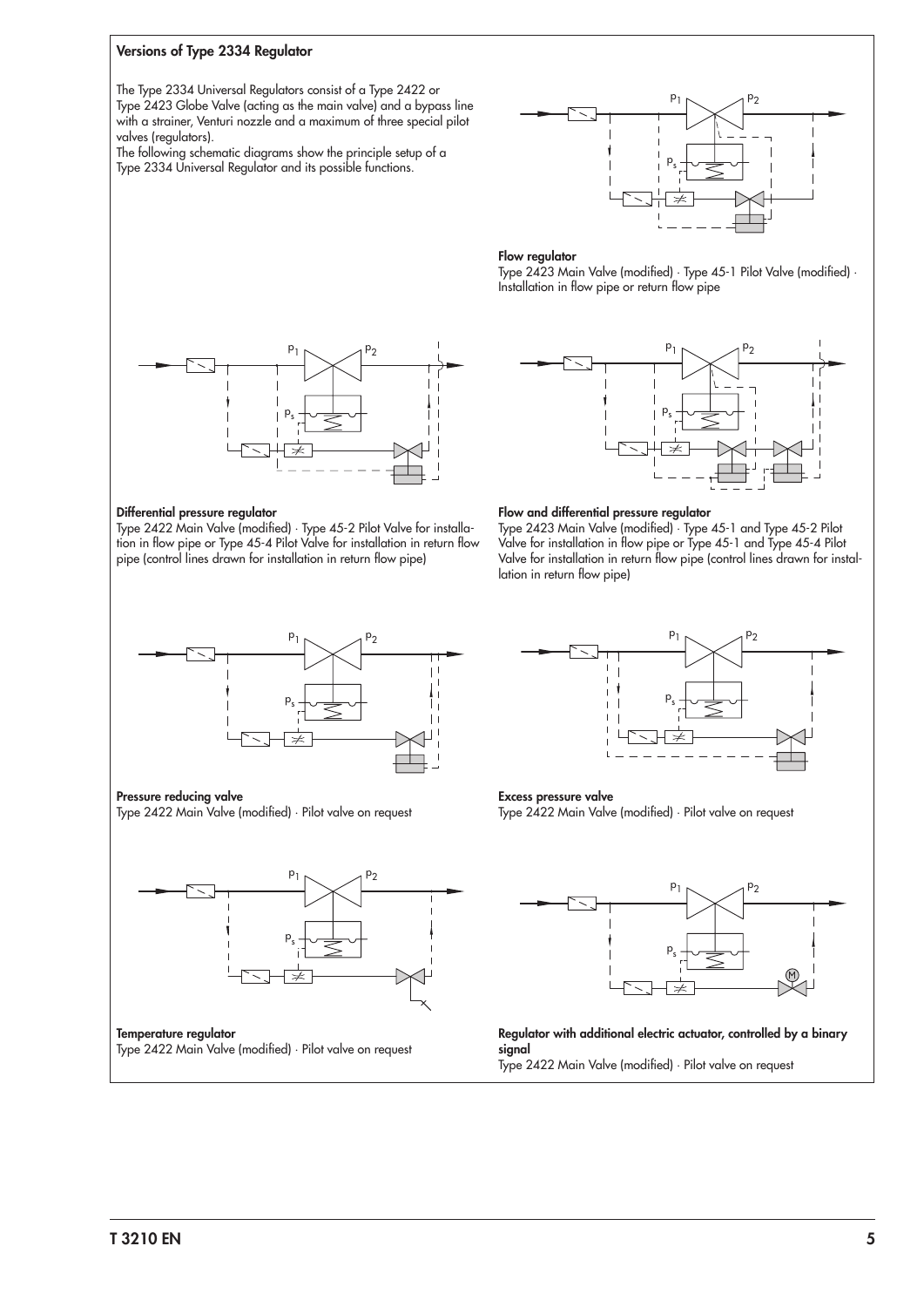#### Type 2422 or Type 2423 Valve as main valve

Balanced valve · Functioning as a closing valve or opening valve · Type 2423 with integrated restriction to adjust the flow rate set point

#### Table 1: Technical data

| Type 2422 and Type 2423 Valve                                             |                              |                                   |               |                                  |               |               |               |               |               |  |
|---------------------------------------------------------------------------|------------------------------|-----------------------------------|---------------|----------------------------------|---------------|---------------|---------------|---------------|---------------|--|
| Valve size                                                                | <b>DN 65</b>                 | <b>DN 80</b>                      | <b>DN 100</b> | <b>DN 125</b>                    | <b>DN 150</b> | <b>DN 200</b> | <b>DN 250</b> | <b>DN 300</b> | <b>DN 400</b> |  |
| Pressure rating                                                           |                              | PN 16 to 40                       |               |                                  |               |               |               |               |               |  |
| Leakage class according to<br>IEC 60534-4                                 |                              | $\leq$ 0.05 % of KVS coefficient  |               |                                  |               |               |               |               |               |  |
| Max. permissible<br>temperature                                           |                              | 50 °C<br>150 °C                   |               |                                  |               |               |               |               |               |  |
| Set point ranges in bar,<br>continuously adjustable at<br>the pilot valve |                              | Depending on the pilot valve      |               |                                  |               |               |               |               |               |  |
| Type  Pilot Valve                                                         |                              | Depending on the application      |               |                                  |               |               |               |               |               |  |
| Type 2334 · Basic version                                                 |                              | <b>DN 15</b><br><b>DN 25</b>      |               |                                  |               |               |               |               |               |  |
| Type 2334 · Version with<br>bypass                                        | <b>DN 25</b><br><b>DN 40</b> |                                   |               |                                  |               |               |               |               |               |  |
| Type 2334 · With<br>Type 2420 Actuator                                    |                              | 320 cm <sup>2</sup> actuator area |               | $640 \text{ cm}^2$ actuator area |               |               |               |               |               |  |

#### Table 2: Permissible differential pressures Δp

| Type 2422 Valve · Balanced by a bellows                                                                                                   |                                              |                                                              |               |               |                                             |               |                                             |               |                         |                                             |
|-------------------------------------------------------------------------------------------------------------------------------------------|----------------------------------------------|--------------------------------------------------------------|---------------|---------------|---------------------------------------------|---------------|---------------------------------------------|---------------|-------------------------|---------------------------------------------|
| <b>Valve size</b>                                                                                                                         | <b>DN 65</b>                                 |                                                              | <b>DN 100</b> | <b>DN 125</b> |                                             | <b>DN 150</b> |                                             | <b>DN 200</b> | <b>DN 250</b>           |                                             |
| Min. differential pressure $\Delta p_{min}$ in bar<br>with Type 2420 Actuator <sup>1)</sup>                                               |                                              | 0.4 with 320 cm <sup>2</sup><br>0.2 with 640 cm <sup>2</sup> |               |               |                                             |               |                                             |               |                         |                                             |
| Min. differential pressure $\Delta p_{min}$ in bar                                                                                        |                                              |                                                              |               |               | $1.0^{11} \cdot 1.1^{21}$                   |               | $1.0^{11} \cdot 0.7^{31}$                   |               |                         | $0.7$ <sup>1</sup> . $0.4$ <sup>3</sup>     |
| Min. differential pressure $\Delta p_{min}$ in bar <sup>5)</sup>                                                                          |                                              |                                                              |               |               | 1.9                                         |               | 2.0                                         |               |                         | 1.4                                         |
| Max. perm. diff. pressure $\Delta p_{max}$ in bar                                                                                         |                                              | 20                                                           |               |               | 16                                          |               | 12                                          |               |                         | 10                                          |
| Type 2422 Valve $\cdot$ Balanced by a bellows with reduced $K_{VS}$ coefficient                                                           |                                              |                                                              |               |               |                                             |               |                                             |               |                         |                                             |
| <b>Valve size</b>                                                                                                                         | <b>DN 65</b>                                 | <b>DN 80</b>                                                 |               | <b>DN 100</b> | <b>DN 125</b>                               |               | <b>DN 150</b>                               |               | <b>DN 200</b>           | <b>DN 250</b>                               |
| Min. differential pressure $\Delta p_{min}$ in bar<br>with Type 2420 Actuator <sup>1)</sup>                                               |                                              | 0.8 with 320 cm <sup>2</sup><br>0.4 with 640 cm <sup>2</sup> |               |               |                                             |               | 0.5 with 640 cm <sup>2</sup>                |               |                         |                                             |
| Min. differential pressure $\Delta p_{min}$ in bar                                                                                        |                                              |                                                              |               |               |                                             |               |                                             |               |                         | $1.0$ <sup>1</sup> $\cdot$ 0.7 <sup>3</sup> |
| Min. differential pressure $\Delta p_{min}$ in bar <sup>5)</sup>                                                                          |                                              | 2.0                                                          |               |               |                                             |               |                                             |               |                         |                                             |
| Max. perm. diff. pressure $\Delta p_{max}$ in bar                                                                                         | 20                                           |                                                              |               |               |                                             | 16            |                                             | 12            |                         |                                             |
| Type 2422 Valve · Balanced by a diaphragm                                                                                                 |                                              |                                                              |               |               |                                             |               |                                             |               |                         |                                             |
| <b>Valve size</b>                                                                                                                         | <b>DN 125</b>                                | <b>DN 150</b>                                                |               | <b>DN 200</b> | <b>DN 250</b>                               |               |                                             |               | <b>DN 300</b>           | <b>DN 400</b>                               |
| Min. differential pressure $\Delta p_{min}$ in bar                                                                                        | $0.8$ <sup>11</sup> $\cdot$ 1.0 <sup>2</sup> | $0.8$ <sup>1</sup> $\cdot$ 0.5 <sup>3</sup>                  |               |               | $0.4$ <sup>1</sup> $\cdot$ 0.2 <sup>3</sup> |               |                                             |               | $0.5^{4} \cdot 0.3^{3}$ | $0.34$ . $0.23$                             |
| Max. perm. diff. pressure $\Delta p_{max}$ in bar                                                                                         |                                              | 12                                                           |               |               |                                             |               | 10                                          |               |                         | 6                                           |
| Type 2423 Valve · Balanced by a bellows                                                                                                   |                                              |                                                              |               |               |                                             |               |                                             |               |                         |                                             |
| <b>Valve size</b>                                                                                                                         | <b>DN 65</b>                                 | <b>DN 80</b>                                                 |               | <b>DN 100</b> | <b>DN 125</b>                               |               | <b>DN 150</b>                               |               | <b>DN 200</b>           | <b>DN 250</b>                               |
| Min. differential pressure $\Delta p_{min}$ in bar<br>with Type 2420 Actuator <sup>1)</sup>                                               |                                              | 0.6 with 320 cm <sup>2</sup><br>0.5 with 640 cm <sup>2</sup> |               |               |                                             |               |                                             |               |                         |                                             |
| Min. differential pressure $\Delta p_{min}$ in bar                                                                                        |                                              |                                                              |               |               | $1.2$ <sup>1</sup> · 1.4 <sup>2</sup>       |               | $1.3$ <sup>1</sup> $\cdot$ 0.9 <sup>3</sup> |               |                         | $1.0$ <sup>1</sup> $\cdot$ 0.7 <sup>3</sup> |
| Max. perm. diff. pressure $\Delta p_{max}$ in bar                                                                                         | 20                                           |                                                              |               |               | 16                                          |               | 12                                          |               |                         | 10                                          |
| Type 2423 Valve $\cdot$ Balanced by a diaphragm                                                                                           |                                              |                                                              |               |               |                                             |               |                                             |               |                         |                                             |
| <b>Valve size</b>                                                                                                                         | <b>DN 125</b>                                | <b>DN 150</b>                                                |               | <b>DN 200</b> |                                             |               | <b>DN 250</b>                               |               | DN 300 <sup>6)</sup>    | DN 400 6)                                   |
| Min. differential pressure $\Delta p_{min}$ in bar                                                                                        | $1.1$ <sup>1</sup> . $1.3$ <sup>2</sup>      | $1.1$ <sup>11</sup> $\cdot$ 0.8 <sup>3</sup>                 |               |               | $0.6$ <sup>1</sup> $\cdot$ 0.5 <sup>3</sup> |               |                                             |               | $0.74 \cdot 0.53$       | $0.5^{4} \cdot 0.4^{3}$                     |
| Max. perm. differential pressure $\Delta p_{max}$ in<br>bar<br>$\frac{1}{2}$ . The location constant finite line lift DNI 1 E from match. |                                              | 12                                                           |               |               |                                             |               | 10                                          |               |                         | 6                                           |

<sup>1)</sup> In basic version (pipeline kit DN 15 for water)

2) With bypass line DN 25 for water

3) With bypass line DN 40 for water

4) Fixed hook-up (pipeline kit DN 25 for water)

5) Version for steam

6) Type 2422 Valve with external orifice plate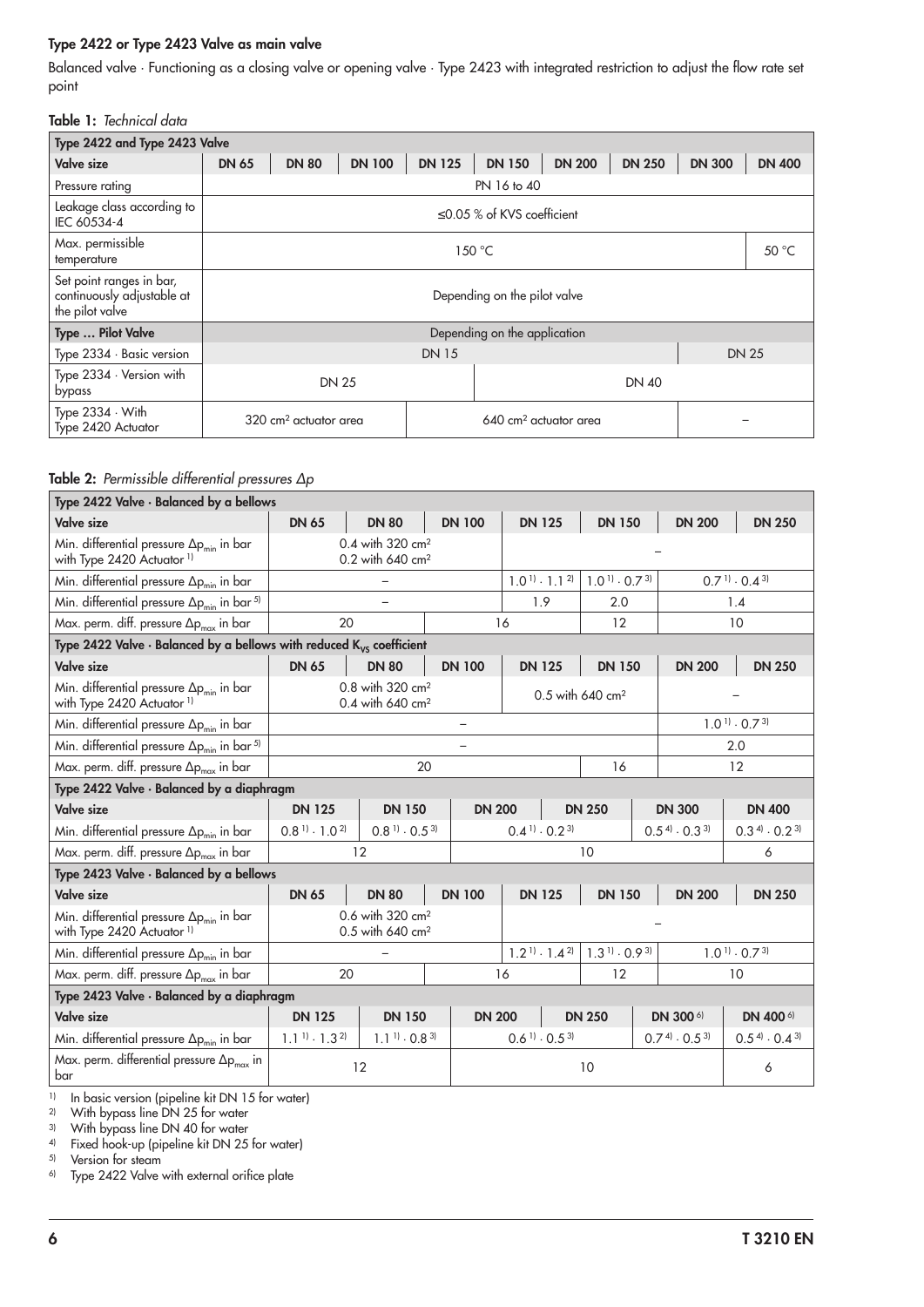# **Table 3:**  $K_{VS}$  coefficients and  $x_{FZ}$  values

| Type 2422 and Type 2423 Valves · Balanced by a bellows   |               |                                                                                  |               |                       |               |  |                     |                     |  |  |
|----------------------------------------------------------|---------------|----------------------------------------------------------------------------------|---------------|-----------------------|---------------|--|---------------------|---------------------|--|--|
| <b>Valve size</b>                                        | <b>DN 65</b>  | <b>DN 125</b><br><b>DN 200</b><br><b>DN 80</b><br><b>DN 100</b><br><b>DN 150</b> |               |                       |               |  |                     | <b>DN 250</b>       |  |  |
| Standard $K_{VS}$ coefficient                            | 50            | 80                                                                               | 125           | 200                   | 360           |  | 520                 | 620                 |  |  |
| x <sub>FZ</sub> value                                    | 0.4           |                                                                                  | 0.35          |                       |               |  |                     | 0.3                 |  |  |
| Reduced $K_{VS}$ coefficient                             | 20            | 32                                                                               | 80            | $80^{2}$<br>$125^{2}$ |               |  | 360                 |                     |  |  |
| 'x <sub>FZ</sub> value                                   | 0.4           | 0.35<br>0.3                                                                      |               |                       |               |  |                     |                     |  |  |
| Type 2422 and Type 2423 Valves · Balanced by a diaphragm |               |                                                                                  |               |                       |               |  |                     |                     |  |  |
| <b>Valve size</b>                                        | <b>DN 125</b> | <b>DN 150</b>                                                                    | <b>DN 200</b> |                       | <b>DN 250</b> |  | DN 300 <sup>1</sup> | DN 400 <sup>1</sup> |  |  |
| Pressure rating                                          | PN 16 to 40   |                                                                                  |               |                       |               |  |                     |                     |  |  |
| $K_{VS}$ coefficient                                     | 250           | 380<br>800<br>1250<br>650                                                        |               |                       |               |  | 2000                |                     |  |  |
| $x_{FZ}$ value                                           |               | 0.35                                                                             |               | 0.3                   |               |  | 0.2                 |                     |  |  |

1) Type 2422 only

2) Only with Type 2420 Diaphragm Actuator

# Table 4: Flow rate set points for water

|                    | Type 2423 Valve · Balanced by a bellows   | Flow rate set point ranges for water in m <sup>3</sup> /h |                                                 |                      |               |               |               |               |  |  |  |
|--------------------|-------------------------------------------|-----------------------------------------------------------|-------------------------------------------------|----------------------|---------------|---------------|---------------|---------------|--|--|--|
| <b>Valve size</b>  |                                           | <b>DN 65</b>                                              | <b>DN 80</b>                                    | <b>DN 100</b>        | <b>DN 125</b> | <b>DN 150</b> | <b>DN 200</b> | <b>DN 250</b> |  |  |  |
| Diff. pressure     | $\Delta p_{\text{restriction}} = 0.2$ bar | 2 to 28                                                   | 3.5 to 35                                       | $6.5 \text{ to } 63$ | 11 to 80      | 18 to 120     | 20 to 180     | 26 to 220     |  |  |  |
| across restriction | $\Delta p_{\text{restriction}} = 0.5$ bar | $3.5$ to $40$                                             | $6.5$ to $55$                                   | 11 to 90             | 18 to 120     | 20 to 180     | 26 to 260     | 30 to 300     |  |  |  |
|                    | Type 2423 Valve · Balanced by a diaphragm |                                                           | Flow rate set point ranges for water in $m^3/h$ |                      |               |               |               |               |  |  |  |
| <b>Valve size</b>  |                                           |                                                           | <b>DN 125</b>                                   | <b>DN 150</b>        |               | <b>DN 200</b> |               | <b>DN 250</b> |  |  |  |
| Diff. pressure     | $\Delta p_{\text{restriction}} = 0.2$ bar |                                                           | 1 to 120                                        | 18 to 180            |               | 20 to 320     |               | 26 to 350     |  |  |  |
| across restriction | $\Delta p_{\text{restriction}} = 0.5$ bar |                                                           | 18 to 180                                       | 20 to 260            |               | 26 to 450     |               | 30 to 520     |  |  |  |

#### Table 5: Materials · Material numbers according to DIN EN

|                           |                                                                                              | Type 2422 and Type 2423 Valves balanced by a bellows  |                                                                                           |                   |                                                |  |
|---------------------------|----------------------------------------------------------------------------------------------|-------------------------------------------------------|-------------------------------------------------------------------------------------------|-------------------|------------------------------------------------|--|
| <b>Pressure rating</b>    |                                                                                              | <b>PN 16</b>                                          | <b>PN 25</b>                                                                              |                   | PN 16, 25 and 40                               |  |
| Valve body                |                                                                                              | Cast iron<br>$EN-GJL-250$                             | Spheroidal graphite iron<br>EN-GJS-400-18-LT <sup>1)</sup>                                | Cast steel 1.0619 | Cast stainless steel<br>$1.4408$ <sup>1)</sup> |  |
| Seat                      | DN 65 to 250                                                                                 |                                                       |                                                                                           |                   |                                                |  |
|                           | DN 300 and 400                                                                               |                                                       | 1.4571                                                                                    |                   |                                                |  |
|                           | DN 65 and 80                                                                                 |                                                       | $1.4104^{2}$                                                                              |                   |                                                |  |
|                           | <b>DN 100</b>                                                                                |                                                       | 1.40062                                                                                   |                   | 1.4301/1.4571 with<br>PTFE seal                |  |
| Plug                      | DN 125 to 250                                                                                |                                                       | 1.4571 with PTFE seal and retaining plate made of 1.4301                                  |                   |                                                |  |
|                           | DN 300 and 400                                                                               |                                                       | 1.4301 with EPDM seal and retaining plate made of 1.4301                                  |                   |                                                |  |
| Plug stem<br>1.4301       |                                                                                              |                                                       |                                                                                           |                   |                                                |  |
| Metal bellows             |                                                                                              | 1.4571 · DN 125 and larger: 1.4404                    |                                                                                           |                   |                                                |  |
| <b>Bottom</b> section     |                                                                                              |                                                       | 1.4571                                                                                    |                   |                                                |  |
| Body gasket               | Graphite on metal core                                                                       |                                                       |                                                                                           |                   |                                                |  |
|                           |                                                                                              | Type 2422 and Type 2423 Valve balanced by a diaphragm |                                                                                           |                   |                                                |  |
| <b>Pressure rating PN</b> |                                                                                              | <b>PN 16</b>                                          | PN 16/25                                                                                  | PN 16, 25 and 40  | PN 16, 25 and 40                               |  |
| Valve body                |                                                                                              | Cast iron<br><b>EN-GJL-250</b>                        | Spheroidal graphite iron<br>FN-GIS-400-18-IT <sup>1)</sup>                                | Cast steel 1.0619 | Cast stainless steel<br>1.4408                 |  |
| Valve seat                |                                                                                              |                                                       | Red brass <sup>3)</sup>                                                                   |                   |                                                |  |
| Plug (standard version)   |                                                                                              |                                                       | Red brass <sup>3)</sup> · EPDM soft seal, max. 150 °C or with PTFE soft seal, max. 150 °C |                   |                                                |  |
| Pressure balancing        | Balancing cases made of sheet steel DD11 · EPDM balancing diaphragm, max. 150 °C or NBR dia- |                                                       |                                                                                           |                   |                                                |  |
| <b>Type 2420 Actuator</b> |                                                                                              |                                                       |                                                                                           |                   |                                                |  |
|                           | Sheet steel DD11<br>Diaphragm cases                                                          |                                                       |                                                                                           |                   |                                                |  |
| Diaphragm                 |                                                                                              |                                                       | EPDM <sup>4)</sup> with fabric reinforcement                                              |                   |                                                |  |
| Guide bushing             |                                                                                              |                                                       | DU bushing                                                                                |                   | <b>PTFE</b>                                    |  |
| Seals                     |                                                                                              |                                                       | EPDM/PTFE <sup>4)</sup>                                                                   |                   |                                                |  |

1) DN 65 to 150 only; PN 16/25 on request

2) Optionally with PTFE soft seal

3) Special version: seat and plug made of 1.4409

4) Special version for mineral oils: FKM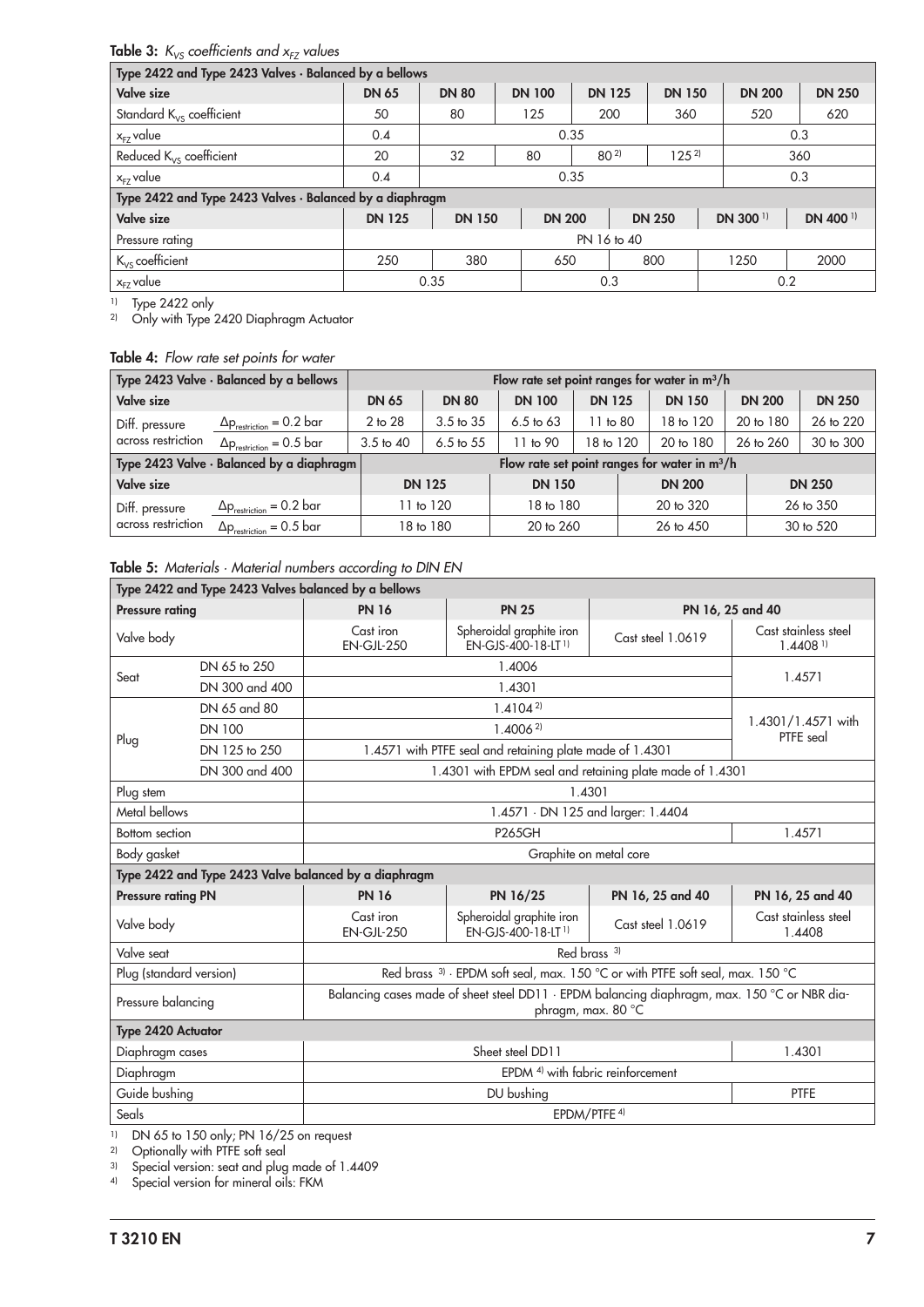#### Pilot valve

Various SAMSON valves may be used as pilot valves (see ['Versions of Type 2334 Regulator'\)](#page-4-0). The technical data and valve materials are listed in the corresponding data sheet.

#### **Installation**

Install the regulator in such a way that it is still easily accessible after the plant is completed to facilitate maintenance or revision work.

The following points must be observed:

- Install the regulators in horizontal pipelines.
- Main valve (DN 65 to 100, Type 2422/Type 2423): bellows and Type 2420 Actuator suspended downward

Main valve (DN 125 to 250), balanced by a bellows: bellows suspended downward

Main valve (DN 125 to 400), balanced by a diaphragm: balancing diaphragm facing upward

The direction of flow must match the direction indicated by the arrow on the valve body.

#### Typical installation with dimensions

The example in [Fig. 4](#page-7-0) shows a main valve with two pilot valves mounted in the bypass line.

The dimensions are intended as guidelines. In particular cases, the overall dimensions vary depending on the installed regulators and the conditions on site.

The minimum distance of the bypass line connections to the main valve depend on the length L of the main valve, the nominal size DN of the main line and the direction of flow.

The minimum bypass length  $L + (4 \times DN)$  must be observed.

Minimum distances for regulator (main valve), installed in the flow pipe:

- 1 x DN on the upstream pressure side
- $3 \times$  DN on the downstream pressure side

Minimum distances for regulator (main valve), installed in the return flow pipe:

- $3 \times$  DN on the upstream pressure side
- 1 x DN on the downstream pressure side

Make sure that the main valve is installed at a distance of at least five times the nominal size (DN) away from pipe fittings or instruments that cause flow turbulence (e.g. pipe bends or manifolds).

More details in  $\blacktriangleright$  [EB 3210.](https://www.samsongroup.com/document/e32100en.pdf)

<span id="page-7-0"></span>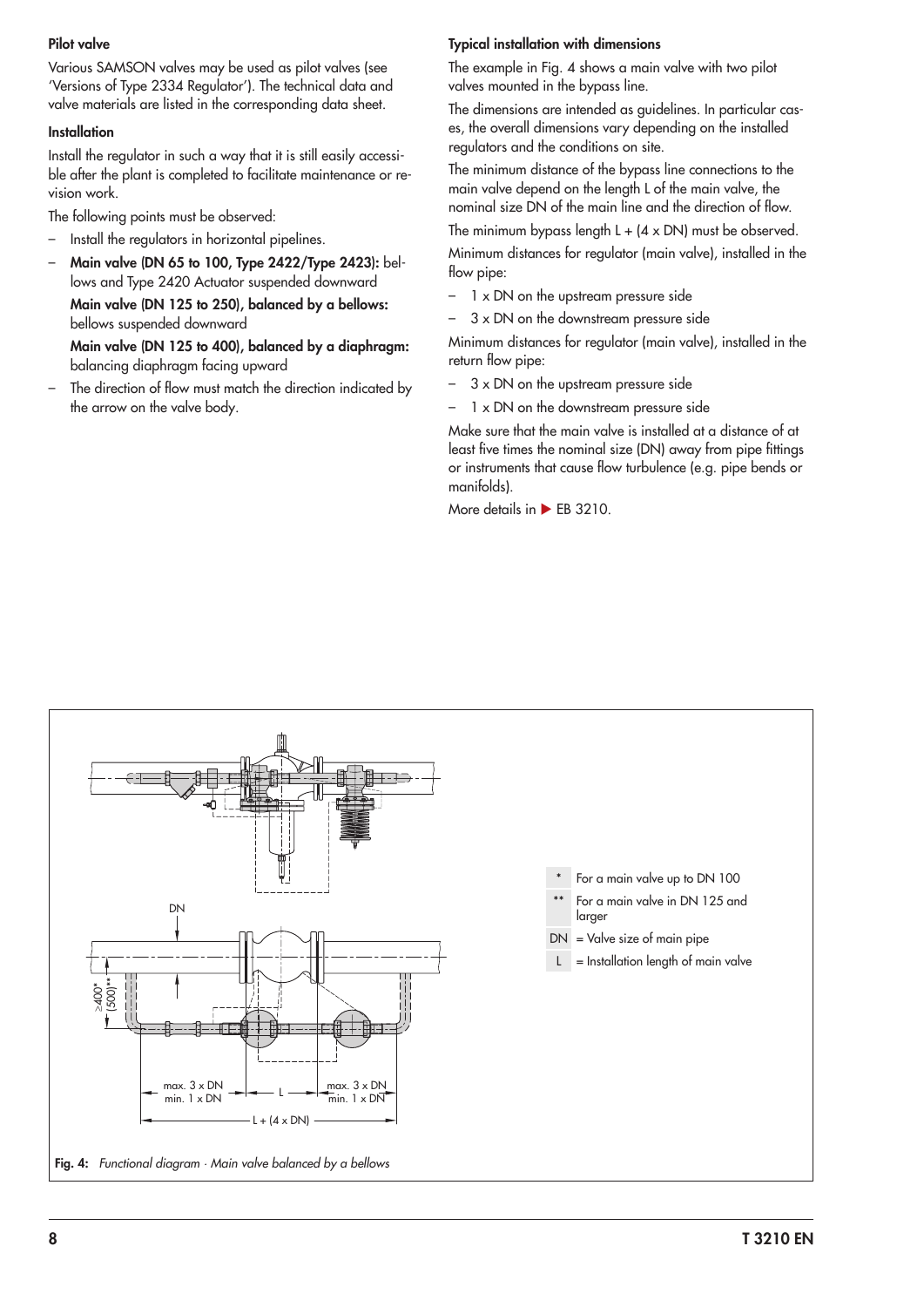## Dimensions (in mm)

| Type 2422 · Balanced by a bellows |  |  |  |  |  |
|-----------------------------------|--|--|--|--|--|
|-----------------------------------|--|--|--|--|--|

| <b>DN</b> | 65  | 80  | 100 | 125                 | 150  | 200  | 250 |  |  |
|-----------|-----|-----|-----|---------------------|------|------|-----|--|--|
| L1        | 290 | 310 | 350 | 400                 | 480  | 600  | 730 |  |  |
| H1        | 300 | 300 | 355 | 460                 | 590  | 730  |     |  |  |
| H2        | 100 | 100 | 120 | 145                 | 175  |      | 260 |  |  |
| Н         |     | 465 | 520 | $685$ <sup>1)</sup> | 8151 | 9251 |     |  |  |
| ØD        |     | 285 |     |                     | 380  |      |     |  |  |

1) Optionally Type 2420 Actuator

# Type 2422 · Balanced by a diaphragm

| <b>DN</b>      |           |     | 125 150 200 250 300 400 |  |     |     |
|----------------|-----------|-----|-------------------------|--|-----|-----|
| 11             | 400       |     | 480 600 730 850 1100    |  |     |     |
| H1             | $285$ 310 |     | 380                     |  | 510 | 610 |
| H <sub>2</sub> | 145       | 175 | 260                     |  | 290 | 390 |

Type 2423 · Balanced by a bellows

| <b>DN</b>      | 65  | 80  | 100 | 125 | 150 | 200 | 250 |
|----------------|-----|-----|-----|-----|-----|-----|-----|
| L1             | 290 | 310 | 350 | 400 | 480 | 600 | 730 |
| H1             |     | 300 | 355 | 460 | 590 | 730 |     |
| H <sub>2</sub> |     | 195 | 220 | 265 | 295 |     | 400 |

## Type 2423 · Balanced by a diaphragm

| <b>DN</b> | 125 | 150 | 200 | 250 |  |
|-----------|-----|-----|-----|-----|--|
| 11        | 400 | 480 | 600 | 730 |  |
| H1        | 370 | 395 | 465 |     |  |
| Н2        | 295 | 325 | 400 |     |  |